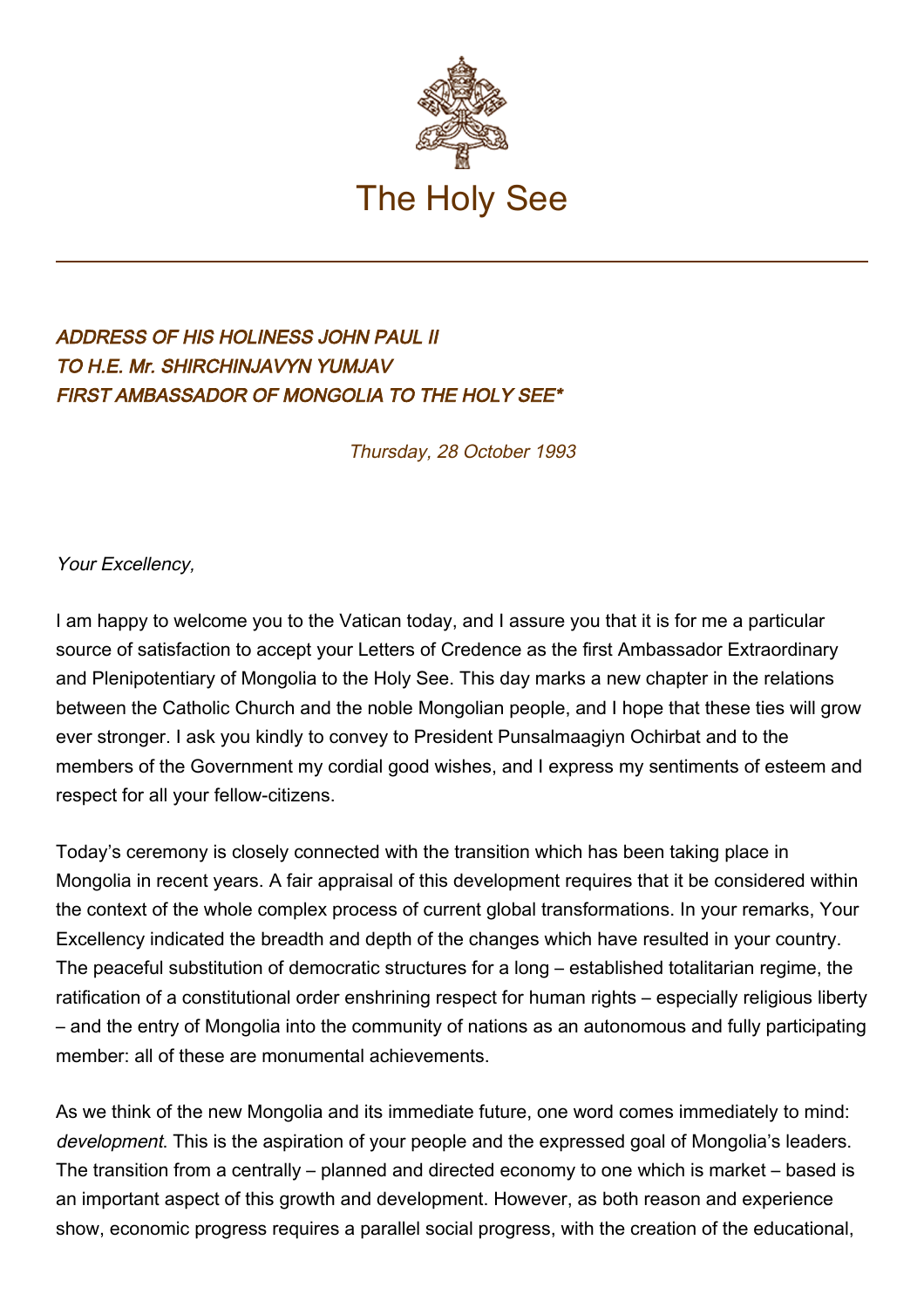cultural and spiritual conditions for the full personal development of the men and women who make up the national community. "Development is a question of people" (John Paul II, [Message](http://www.vatican.va/holy_father/john_paul_ii/messages/peace/documents/hf_jp-ii_mes_19861208_xx-world-day-for-peace_en.html) [for the World Day of Peace 1987](http://www.vatican.va/holy_father/john_paul_ii/messages/peace/documents/hf_jp-ii_mes_19861208_xx-world-day-for-peace_en.html), 6, 8 December 1986), and the citizens of your country are both the subject and the aim of development efforts. Government at every level effectively serves the common good to the extent that it helps people to discover the values which enable them to build a new life and to take their rightful place in society with dignity and justice (Cf. ibid.). In a democratic society, this service to the common welfare of the social body is the moral justification of political leadership.

As is so often the case with such historic accomplishments, recent transformations have brought with them a whole new series of challenges which must be met in order to bring to full fruition their great potential for improving the life of the people. The establishment in Mongolia of a new civil order provides a providential opportunity for an era of authentic progress. Efforts to improve the lot of a people through reorganizing the economy and making it more productive of essential goods and services, securing a healthy environment and ensuring the prudent management of natural resources, increasing the literacy rate and broadening access to education, and improving and extending medical care – such efforts will ultimately be sterile unless they are rooted in and directed by a firm belief in the truths of the ethical order which ought to rule the actions of individuals and communities. Respect for universal moral norms protects "the inviolable personal dignity of every human being" and helps "to preserve the human social fabric and its proper and fruitful development" (John Paul II, [Veritatis Splendor](http://www.vatican.va/edocs/ENG0222/__P9.HTM), 97).

In today's interdependent world, the development of one country cannot come about without the concourse of many others, and without reference to the international community and its structures of trade and production. The construction of a peaceful world, one in which the security of peoples and of states is ensured, requires a great solidarity between the developed and developing nations. In this respect, I express the ardent hope that Mongolia will receive the aid it needs as, with enthusiasm and renewed commitment, it moves forward as an independent and equal member of the family of nations.

The presence of the Holy See in the international community is directed towards the building of a more just and peaceful international order along the path of solidarity, dialogue and universal brotherhood. I am confident that the establishment of diplomatic relations between the Holy See and Mongolia will serve this very purpose. In reiterating the Catholic Church's desire to be of assistance in your country's present circumstances, especially by helping to overcome the moral and religious void left by past experiences, I wish to reaffirm that the Church will always be motivated by profound respect for the cultural and religious traditions of the Mongolian people.

With fervent prayers for Your Excellency and your fellow citizens, I invoke abundant divine blessings on your country, and I wish you well in the fulfilment of your diplomatic mission.